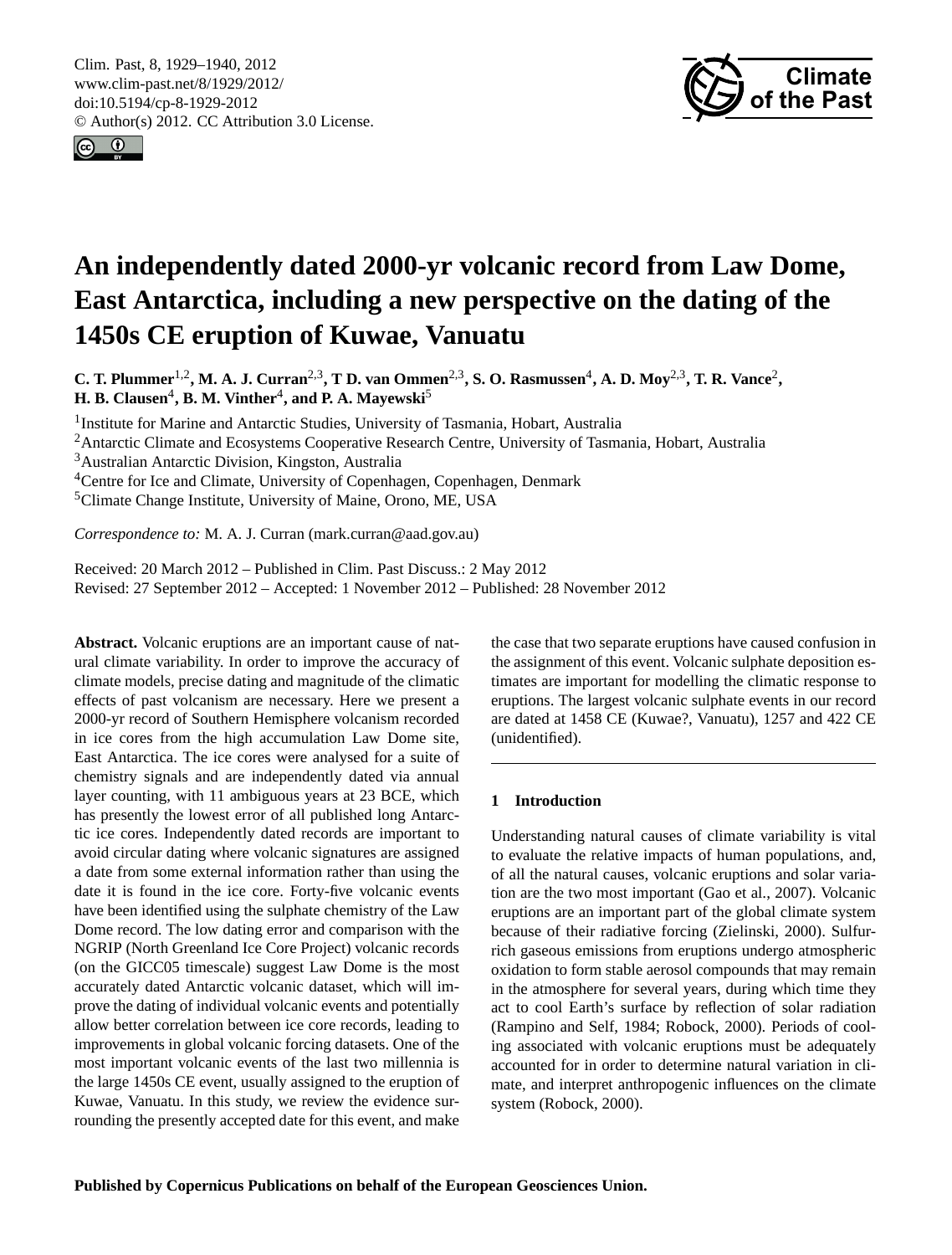Volcanic aerosols from major eruptions are transported through the stratosphere and deposited across the world, including high latitude polar areas. Ice cores retrieved from these areas offer an archived record that can be analyzed (e.g. measuring the electrical properties or sulphate content of the ice) for the unique signature of volcanic events preserved within them. This information can be used to infer the potential climatic impact of an eruption, by calculating estimates of the total sulphate deposition to the ice sheet from a volcanic eruption, provided that events can be dated with sufficient accuracy.

Producing an accurately dated volcanic chronology requires a well-dated ice core timescale. The most accurately dated ice cores are dated using annual layer counting methods (Cole-Dai et al., 1997) where seasonal variations in physical or chemical properties marking each year in the ice are counted. However, this requires a high snowfall site to be able to resolve the annual layers; therefore this method cannot be applied at all sites. Where layer counting cannot be applied, ice core timescales are produced based on the identification of reference horizons and assumptions about accumulation rates. This method is capable of producing a reasonably accurate timescale, but it is important to understand the limitations of, and implications of, the use of this "nonindependent" method. Incorrect identification of and assignment of dates to reference horizons will cause errors in the timescale. Often it is difficult to obtain reliable dates for reference horizons beyond recent history, especially in the Southern Hemisphere (SH), as historical documentation of eruptions is poor. The dating accuracy is compromised by variations in snowfall from the average. It is crucial to avoid circular arguments whereby volcanic signatures in ice core records are assigned a date based on some external information (e.g. historical documents, tree ring records, and other ice cores) and then used to verify the dating of that particular event. The assignment of dates does not advance the dating accuracy of the volcanic record – the record will only be as accurate as the record it has been synchronized to, and has the potential to inadvertently reinforce the acceptance of an initially questionable date. Cores dated by non-independent methods remain essential to understanding the spatial distribution patterns of volcanic sulphate aerosols, and dating of deep ice where layer counting cannot be reliably performed. Ice cores dated via accurate layer counting, independent of previously reported volcanic event dates – such as Law Dome – are key to producing high accuracy volcanic chronologies, and improving the dating of events recorded during the first millennium CE, which offers the opportunity to improve correlations between ice cores, as well as better constraining the timing of past volcanic eruptions.

The timing of eruptions is an important factor in producing global volcanic forcing estimates. Presently there are two primary datasets (Crowley et al., 2008; Gao et al., 2008). The Gao dataset places the large, global volcanic horizon of the 1450s at 1453 CE, with a smaller event classified as Northern Hemisphere (NH) only later in that decade (all dates in this work are CE unless stated otherwise). The Crowley dataset has NH event beginning in 1451, and a second event starting in mid-1459, and one SH event starting in 1456. Like Gao, the Crowley study defined the late-1450s volcanic event as NH-only, but suggest the eruption history during this period warrants further investigation (Crowley and Unterman, 2012). Owing to the size of this event, the timing of the event is of importance to climate reconstructions, and we use the accurate, independently dated Law Dome volcanic record to explore the timing of this important event.

DSS (Dome Summit South) is a coastal site, and the chemistry record is influenced by marine aerosols. The site has a high annual accumulation  $(0.70 \,\mathrm{m}\,\mathrm{yr}^{-1})$  ice equivalent), relatively low mean surface temperatures (−21.8 ◦C) and wind speeds  $(8.3 \text{ m s}^{-1})$  (Morgan et al., 1997). Precipitation events at Law Dome occur on average with sufficient frequency to preserve signals at monthly resolution (McMorrow et al., 2001). This allows for high-resolution sampling and this study provides an independently dated, seasonally resolved trace chemistry record spanning the past 2000 yr.

#### **2 Dating and chemical analysis**

The Law Dome record was independently dated using annual layer counting of a suite of chemistry species with seasonally defined behaviours. These include oxygen isotopes  $(\delta^{18}O)$ , deuterium ( $\delta$ D), hydrogen peroxide (H<sub>2</sub>O<sub>2</sub>) non-sea-salt sulphate (nssSO $_4^{2-}$ ) and sea salt species (Cl<sup>-</sup>, Na<sup>+</sup> and Mg<sup>2+</sup>). Additionally, the ratio of  $SO_4^{2-}/Cl^-$  was used as a summer marker. Ice core sampling and analysis methods used were described by Palmer et al. (2001) and Roberts et al. (2009). At 23 BCE, annual layer thickness is reduced to  $0.25 \text{ m yr}^{-1}$ ice equivalent as a result of layer thinning due to ice flow. At this depth, trace ion chemistry was sampled at 2.5 cm resolution, allowing for 8 to 10 samples per year, which is sufficient for annual dating. Analysis of  $\delta^{18}$ O was conducted at 1 cm resolution. Following the methods of Morgan and van Ommen (1997), the summer maxima in  $\delta^{18}$ O were fixed as 1 January of each year horizon. Where  $\delta^{18}$ O was unavailable, the  $\delta$ D or nssSO $_4^{2-}$  maximum was used. Dating of the discrete samples was performed using linear interpolation between year depth horizons.

Six separate ice cores from the Dome Summit South (DSS) site on Law Dome were used in this study. The ice cores were retrieved from DSS site  $(66°43' S, 112°48' E)$ , located 4.6 km southeast of the Law Dome summit. Drilling for the main 1196-m-long DSS ice core began in 1987, with drilling completed in 1993. Two additional mid-length cores (DSS97 and DSS99) were drilled in subsequent years at the site to provide better core quality through the top 117 m of the original DSS core. In recent years (since 1999) the DSS site has been revisited and series of short overlapping firn cores were drilled in 2001, 2008 and 2009 (cores DSS0102,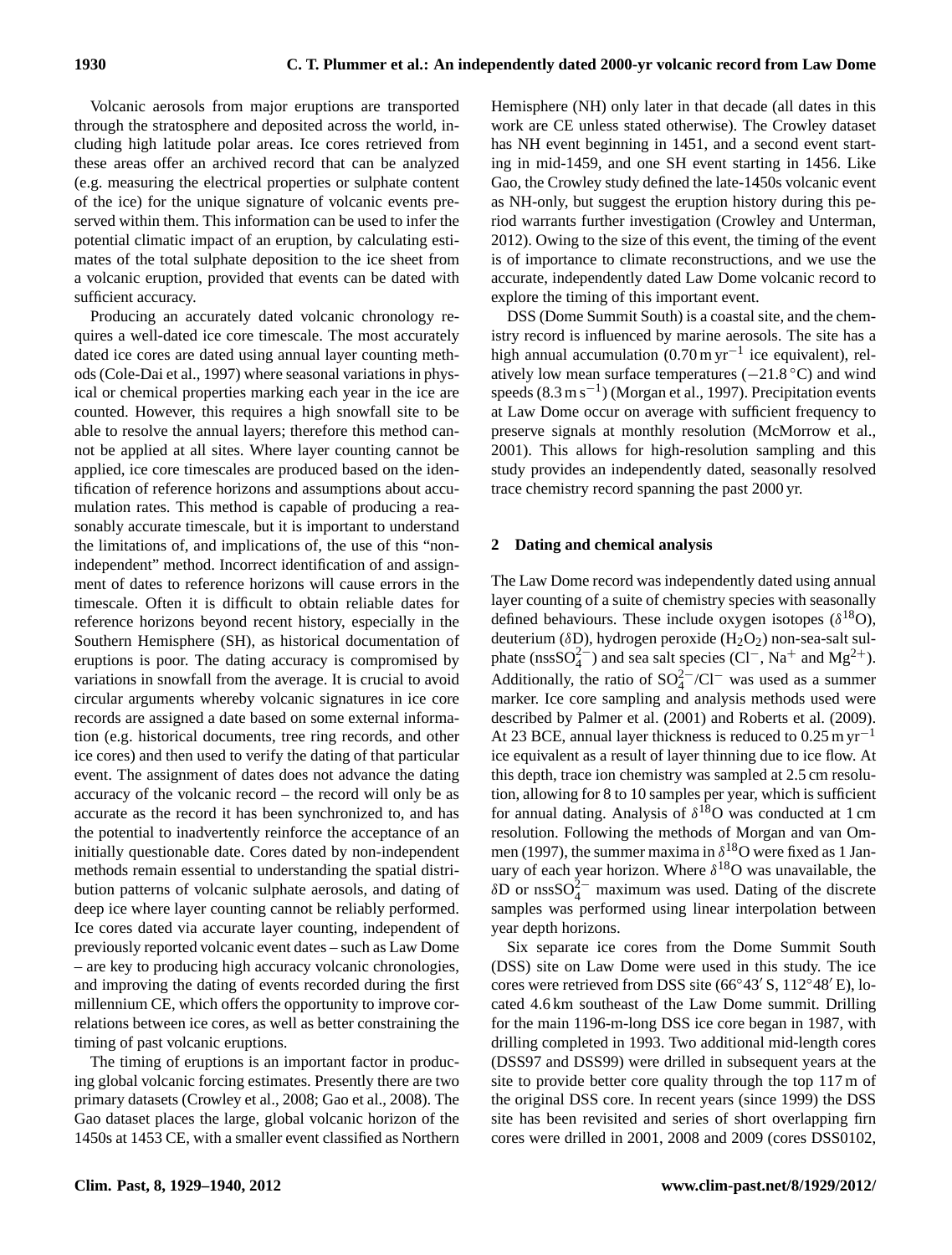

**Fig. 1.** The Law Dome residual non-sea-salt sulphate record.The peaks shaded in grey represent the five highest event fluxes, with the number in brackets signifying event size rank in the Law Dome record (1 being the highest). A 2-yr smooth was used for illustrative purposes.

DSS0809 and DSS0910, respectively) to bring the record up to 2009. Palmer et al. (2001) produced a single chemistry time series from DSS99, DSS97 and DSS down to 400 m (1300), and we have applied their methods to extend the Law Dome chemistry record from 1995 to 2009. All cores used were dated via annual layer counting. Dating is registered across core boundaries by matching seasonal features in oxygen isotopes and other chemistry species through the periods of overlap between cores. Dating across core boundaries is unambiguous and locked without error. In the event of misalignment of overlapping records, natural variability in accumulation from year to year would result in rapid loss of coherence between annual cycles.

Layer counting identified 11 ambiguous years where the seasonality was not clear. Of these 11 yr, 7 yr were not counted where evidence for a year was weak, but could not be conclusively discounted. Four years were counted where multiple lines of evidence supported a year. This error estimation technique allows the date at 23 BCE to be a maximum of 7 yr older or 4 yr younger than dated, with the record dated unambiguously to 1807, and  $\pm 1$  yr to 894. This error estimate is the lowest of all comparable-length Antarctic ice core records, with DML (Dronning Maud Land)  $\pm 23$  yr at 186 (Traufetter et al., 2004) and South Pole  $\pm 20$  at 176 (Ferris et al., 2011). Eruption dates previously published for Law Dome (Palmer et al., 2001) older than 1818 have been adjusted for a 1-yr dating error due to a damaged section of core. This adjustment was made after synchronizing the  $\delta^{18}O$ of a new mid-length core retrieved from the DSS site in 2005 to the existing DSS main ice core across the period in question.

#### **3 Determination of volcanic signals**

There are three primary sources of sulphate to the Antarctic continent: sea salt, biogenic and volcanic sulphate, with anthropogenic sources considered minimal (Curran et al., 1998). To identify the signal associated with volcanic eruptions, it is necessary to remove the sea-salt and biogenic sulphate components from the total sulphate concentration. We removed the sea-salt sulphate component by calculation of the non-sea-salt sulphate  $(\text{nssSO}_4^{2-})$  parameter, using Eq. (1).

nssSO2<sup>−</sup> <sup>4</sup> = [total SO2<sup>−</sup> 4 ] − (0.1201 − r)· [Na+] (1)

where 0.1201 is the ratio of  $SO_4^{2-}$  to Na<sup>+</sup> in seawater, and  $r$  is a fractionation correction of 0.033 (Palmer at al., 2002) to account for sulphate depletion from the formation of frost flowers on sea ice (Rankin, et al., 2000). The nss $SO_4^{2-}$  signal at Law Dome is dominated by strong seasonality associated with the biogenic sulphate cycle. This biogenic signal has a local summer maximum, and winter minimum, and this seasonality can be a barrier to resolving the onset and duration of volcanic signals. To remove the biogenic signal, we calculated the residual  $nssSO_4^{2-}$  ([ $nssSO_4^{2-}$ ]<sub>residual</sub>), shown in Fig. 1. The nss $SO_4^{2-}$  record was down-sampled into 8 even bins per year, and the 31-yr centered moving average (starting in 1995) of these bins was computed, and then subtracted from the raw nss $SO_4^{2-}$  record. This residual dataset is sensitive to volcanic sulphate inputs. Eight bins per year were chosen as that reflects the average number of samples per year at the end of the record. A 31-yr running mean was used to account for natural variations in background sulphate.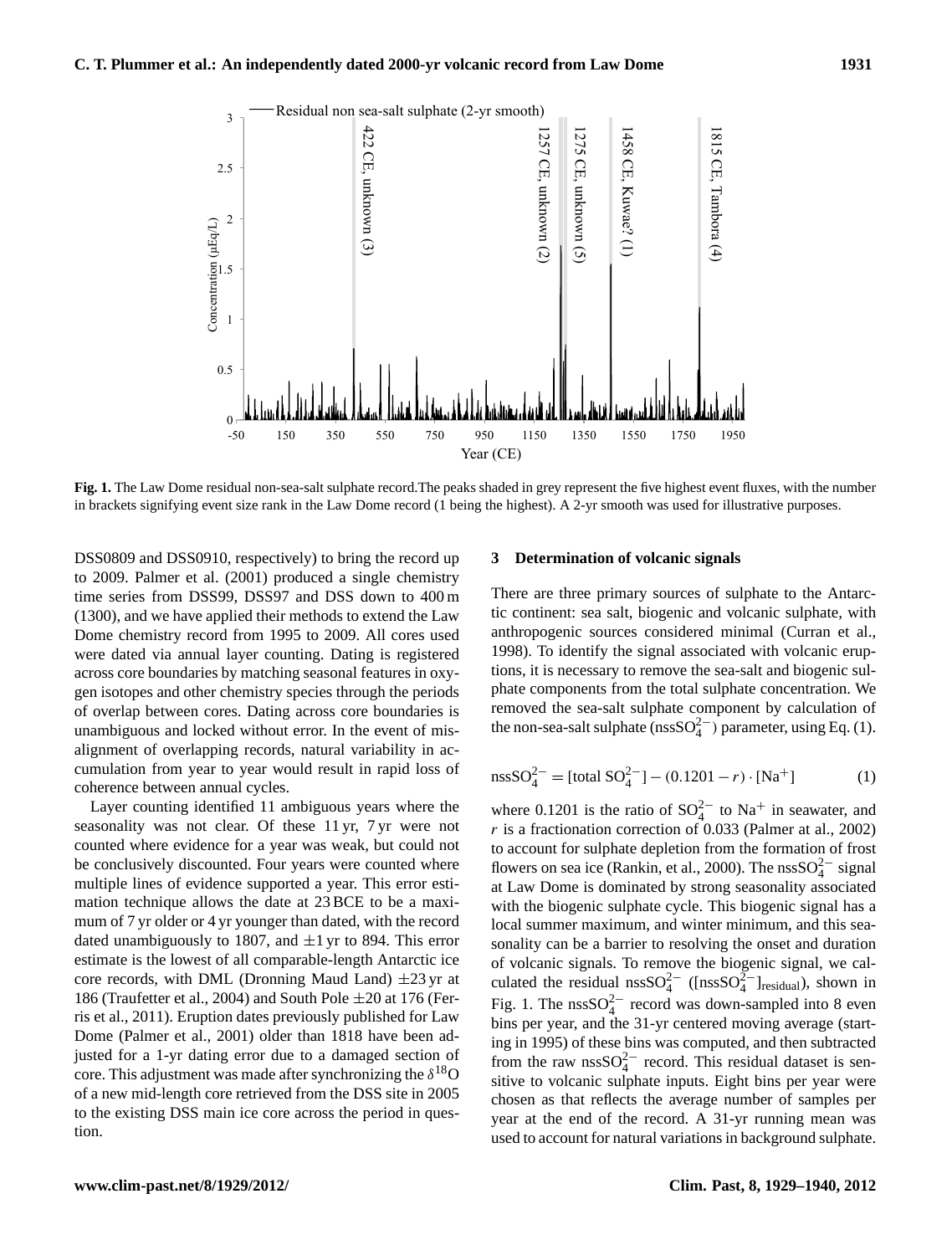Large volcanic events already identified in the record were removed prior to calculation of the residual to avoid incorrectly weighting the ensemble, which would lead to an overestimation of background sulphate concentrations.

Volcanic signals are detected as a rise above background levels (e.g. Moore et al., 1991; Delmas et al., 1992; Langway et al., 1995; Cole-Dai et al., 2000; Palmer et al., 2001; Traufetter et al., 2004; Ferris et al., 2011); therefore, we have identified volcanic signatures from the  $[nssSO_4^{2-}]_{residual}$  time series, where values above zero are representative of concentrations above the 31-yr average. This method of volcanic determination is based on the method of Palmer et al. (2001), and uses visual classification criteria and knowledge of the sulphate seasonal cycle to discriminate between noise and volcanic signals. To be classified as volcanic, spikes in the residual record must be at least 6 months in duration. Deviations above the average during winter are characteristic of volcanic events at Law Dome as the variable biogenic sulphate source is low, and winter sea-salt sulphate contributions can be accurately determined from the seawater ratio of directly measurable sea-salt species (e.g.  $Na<sup>+</sup>$ ). Because biogenic sulphate sources are more variable, residual sulphate peaks in summer only were treated with caution. Volcanic events have a clearly definable peak, and are characterised by a sharp rise in concentration at the onset of the volcanic event and then taper off. This conservative approach to identification has a bias towards medium and large events, which are most clearly identifiable in our record, and we consider such events to be those most likely to have the greatest impact on climate.

Estimates of volcanic sulphate provide information on the climatic effects of volcanic eruptions as the amount of sulfurrich gas emitted by eruptions can have an effect on global temperatures. The volcanic flux deposition estimates for Law Dome (Table 2) are calculated from the residual  $nssSO_4^{2-}$ record according to Eq. (2).

$$
f_s = [\text{nssSO}_4^{2-}]_{\text{residual}} \cdot \rho \cdot l \cdot 10^{-3} \,\text{kg km}^{-2} \tag{2}
$$

where  $[nssSO_4^{2-}]_{residual}$  is the residual  $nssSO_4^{2-}$  in  $\mu$ g kg<sup>-1</sup>,  $\rho = 917 \text{ kg m}^{-3}$  – the density of ice, and l is the surface equivalent ice length of each sample (in metres) and corrects for the smaller apparent sample fluxes due to thinning of the ice with increasing depth. We report total volcanic deposition derived by summing the individual sample fluxes to give a total deposition for the duration of the event. Law Dome deposition estimates from this study are  $\sim$  25 % lower than those discussed previously for Law Dome by Palmer et al. (2002). The differences result from the residual calculation method used and small improvements in Law Dome flow thinning calculations (used in the calculation of  $l$ ) and fractionation corrections  $(r$  in Eq. 1). We note that our lower deposition for the Tambora, Indonesia, eruption (57.2 kg  $SO_4^{2-}$  km<sup>-2</sup>) compares closely to the SH average of 51 kg  $SO_4^{2-}$  km<sup>-2</sup>

as determined by Gao et al. (2007). Table 2 includes sulphate depositional information from the NGRIP ice core for inter-hemispheric volcanic events. The calculation methods for the NGRIP depositional information can be found in Appendix A. Because of the variability inherent in site-specific properties (e.g. sulphate depositional regime, accumulation from year to year, aerosol transport pathways), the depositional size of an eruption can vary from site to site. Therefore, it is important to use as many records as possible when producing volcanic forcing estimates, provided that those records are dated with sufficient accuracy to resolve the same event across cores.

#### **4 Volcanic eruption dating**

Atmospheric transport of volcanic aerosols from eruption site to deposition site results in a time delay of typically 6 months to 1 yr, and is dependent upon eruption location, atmospheric circulation patterns and site precipitation characteristics. Estimates of this time delay are made by comparing the onset of the volcanic signal in a dated ice core record to the eruption date of well-documented eruptions (e.g. Tambora, Krakatau). At Law Dome, the average delay is 1 yr ( $1\sigma = 0.58$  yr,  $N = 11$ ). The shortest delay of 0.6 yr was associated with the 1815 eruption of Tambora, Indonesia, and the longest delay observed was 2.5 yr for the 1982 eruption of El Chichón. Palmer et al. (2001) suggested unusual atmospheric patterns associated with the quasi-biennial oscillation could be responsible for this extended delay. 1982–83 period corresponds with a strong El Niño-Southern Oscillation event that produced anomalous atmospheric circulation patterns over high southern latitudes (Houseago et al., 1998). Those anomalies could have affected the transport of volcanic aerosols following the El Chichón eruption.

#### **5 Results and discussion**

Forty-five volcanic events have been identified in the Law Dome record between 1995 CE and 23 BCE. Based on total deposition, the largest volcanic events observed in our record are the 1458 (Kuwae?), 1257, 422 (Unidentified) and 1815 (Tambora) events. The sulphate deposition of the 1458 and 1257 eruptions was similar in size, approximately 1.8 times greater than the Tambora eruption. The 422 event signature is observed over a period of 4.3 yr, making it the longest event in our 2000-yr record, and also appears bimodal in nature and may be a result of two separate eruptions in close temporal proximity.

Our record has a period of minimal volcanic activity between 900 and 679. Other records from low accumulation Antarctic sites do see volcanic events during this period (e.g. Ferris et al., 2011) suggesting dilution effects of the higher accumulation at Law Dome make smaller or less sulphate-rich eruptions comparatively difficult to identify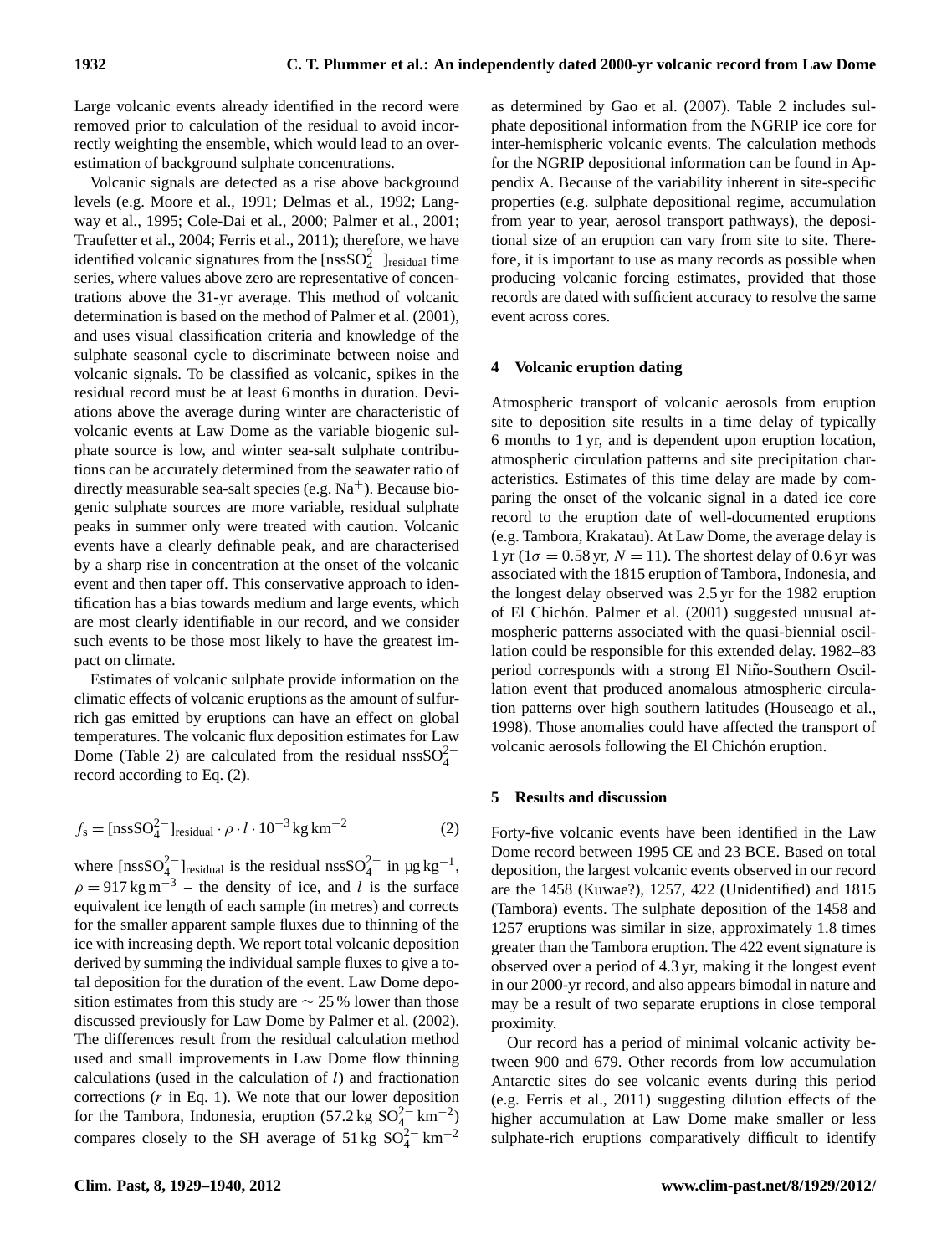| Volcanic Event        | Law Dome ice date  | NGRIP <sup>1</sup>       | DML <sup>2</sup>  | South Pole <sup>3</sup> | NH tree ring signature <sup>4</sup> |
|-----------------------|--------------------|--------------------------|-------------------|-------------------------|-------------------------------------|
| Pinatubo/Cerro Hudson | 1991.7             | 1992                     | 1992              | 1991                    |                                     |
| El Chichón            | 1984.5             | $\qquad \qquad -$        | 1982              |                         |                                     |
| Agung                 | 1964.1             | $\equiv$                 | 1964              | 1963                    | 1965                                |
| Tarawera              | 1887.5             | $\overline{\phantom{0}}$ | 1886              |                         |                                     |
| Krakatau              | 1884.5             | 1884                     | 1884              | 1887                    | 1884                                |
| Cosig/"uina           | 1836.7             | 1835                     | 1835              | 1836                    | 1836                                |
| Galunggung            | 1823.4             | $\qquad \qquad -$        | $\qquad \qquad -$ | $\equiv$                |                                     |
| Tambora               | 1815.8             | 1816                     | 1816              | 1815                    |                                     |
| Unidentified          | 1809.7             | 1809                     | 1809              | 1808                    | 1809                                |
| Unidentified          | $1695.3 \pm 1$     | 1694                     | 1695              | 1687                    |                                     |
| Gamkonora             | $1674.3 \pm 1$     | $\equiv$                 | 1676              | 1668                    | 1675                                |
| Parker                | $1641.8 \pm 1$     | 1641                     | 1640              | 1634                    | 1641                                |
| Huaynaputina          | $1600.7 \pm 1$     | 1601                     | 1601              | 1600                    | 1601, 1602                          |
| Ruiz                  | $1596.7 \pm 1$     | $\overline{\phantom{0}}$ | 1596              | 1594                    | 1596                                |
| Raung                 | $1595.5 \pm 1$     | $\equiv$                 |                   |                         |                                     |
| Kelut                 | $1587.3 \pm 1$     | 1586                     | $\equiv$          | $\overline{a}$          |                                     |
| <b>Billy Mitchell</b> | $1583.6 \pm 1$     | 1584                     | $\equiv$          |                         |                                     |
| Kuwae?                | $1458.5 \pm 1$     | 1458                     | $\equiv$          | $\equiv$                | 1457, 1458-62                       |
| Kuwae?                | $\equiv$           | 1453                     | 1453              | 1453                    | 1453                                |
| Unidentified          | $1344.0 \pm 1$     | 1344                     | 1343              | 1334                    | 1342                                |
| Unidentified          | $1275.6 \pm 1$     | 1276                     | 1276              | 1274                    | 1275, 1277                          |
| Unidentified          | $1268.4 \pm 1$     | $\overline{\phantom{m}}$ | 1268              | 1269                    |                                     |
| Unidentified          | $1257.4 \pm 1$     | 1259                     | 1256              | 1260                    | 1257                                |
| Unidentified          | $1229.2 \pm 1$     | 1230                     | 1227              | 1235                    | 1230                                |
| Unidentified          | $1170.7 \pm 1$     | 1168                     | 1168              | 1176                    | 1171                                |
| Unidentified          | $1014.6 \pm 1$     | $\qquad \qquad -$        |                   |                         | 1015                                |
| Unidentified          | $956.8 \pm 1$      | $\equiv$                 | 961               |                         | 959                                 |
| Unidentified          | $924.5 \pm 1$      | $\overline{\phantom{m}}$ | $\qquad \qquad -$ |                         |                                     |
| Unidentified          | $900.5 \pm 1$      | 897                      | $\equiv$          | 908                     | 900-903                             |
| Unidentified          | $679.2 - 4/ + 1$   | $\equiv$                 | $\frac{1}{2}$     |                         | 681                                 |
| Unidentified          | $676.5 - 4/ + 1$   | 675                      | 685               | 662                     | 674                                 |
| Unidentified          | $566.3 - 5/ + 1$   | 567                      | 578               | 560                     | 569                                 |
| Unidentified          | $530.9 - 5/ + 1$   | 533                      | 542               | 531                     | 532                                 |
| Unidentified          | $449.7 - 6/ + 2$   | $\overline{\phantom{m}}$ |                   | 446                     | 451                                 |
| Unidentified          | $422.7 - 6/ + 2$   | 425                      | 441               | 411                     | 421                                 |
| Unidentified          | $343.7 - 6/ + 2$   | $\overline{\phantom{m}}$ |                   |                         | 344                                 |
| Unidentified          | $295.4 - 7/ + 3$   | 297                      | 315               | 288                     |                                     |
| Unidentified          | $258.7 - 7/ + 3$   | 258                      | $\qquad \qquad -$ |                         |                                     |
| Taupo?                | $\sim$ 229 $-7/+3$ | 230                      | 249               | 217                     | 230                                 |
| Unidentified          | $198.4 - 7/ + 3$   | $\qquad \qquad -$        | $\equiv$          | 181                     |                                     |
| Unknown               | $163.8 - 7/ + 3$   |                          | 186               |                         |                                     |
| Unknown               | $136.4 - 7/ + 3$   |                          |                   |                         | 137                                 |
| Unknown               | $117.5 - 7/ + 4$   |                          |                   |                         | 119                                 |
| Unknown               | $52.5 - 7/ + 4$    |                          |                   |                         |                                     |
|                       |                    |                          |                   |                         |                                     |

**Table 1.** Comparisons of the Law Dome volcanic event start dates with other independently dated records.

All dates CE, and represent the date the volcanic signal is found in each core.

<sup>1</sup> See Appendix A for dating methods.

 $2$  Traufetter et al. (2004).

 $3$  Ferris et al. (2011).

<sup>4</sup> Salzer and Hughes (2007), tree ring growth minima (plain text) and and frost damaged rings (italics).<br>A "--" indicates the volcanic event is not observed in that record; no mark indicates the record does not cover this not previously reported; unidentified are those previously recorded, but the eruption source is not known.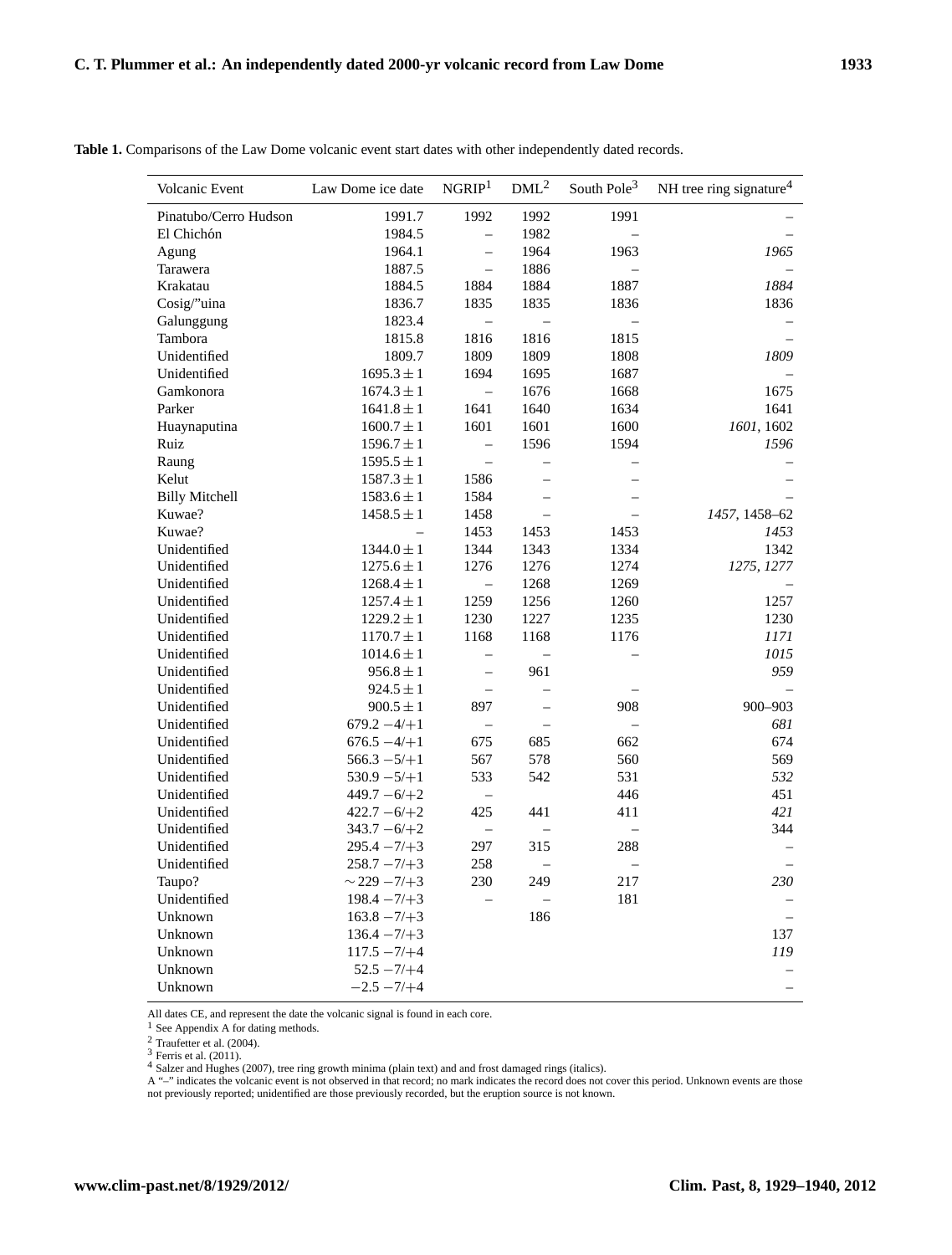|                       | Law Dome             |             |                               | <b>NGRIP</b>      |             |                               |  |
|-----------------------|----------------------|-------------|-------------------------------|-------------------|-------------|-------------------------------|--|
| Event                 | <b>Start</b><br>Date | End<br>Date | Deposition<br>$(kg SO4 km-2)$ | Start<br>Date     | End<br>Date | Deposition<br>$(kg SO4 km-2)$ |  |
| Pinatubo/Cerro Hudson | 1991.7               | 1993.9      | $19.1 \pm 0.8$                | 1992.1            | 1992.4      | $5.5 \pm 1.9$                 |  |
| El Chichón            | 1984.5               | 1984.8      | < 5.0                         |                   |             |                               |  |
| Agung                 | 1964.1               | 1965.2      | $10.1 \pm 0.5$                |                   |             |                               |  |
| Tarawera              | 1887.5               | 1888.2      | $7.8 \pm 0.5$                 |                   |             |                               |  |
| Krakatau              | 1884.5               | 1885.9      | $16.8 \pm 0.7$                | 1883.5            | 1886.2      | $15.4 \pm 2.7$                |  |
| Cosigüina             | 1836.7               | 1837.8      | $8.7 \pm 0.5$                 | 1835.3            | 1838.4      | $33.4 \pm 2.1$                |  |
| Galunggung            | 1823.4               | 1823.9      | $6.1 \pm 0.9$                 |                   |             |                               |  |
| Tambora               | 1815.8               | 1819.3      | $57.2 \pm 1.5$                | 1816.1            | 1817.9      | $40.3 \pm 1.8$                |  |
| Unidentified          | 1809.7               | 1811.1      | $24.6 \pm 1.3$                | 1809.3            | 1811.8      | $38.6 \pm 2.2$                |  |
| Unidentified          | 1695.3               | 1697.2      | $28.2 \pm 1.3$                | 1694.1            | 1698.0      | $37.2 \pm 2.1$                |  |
| Gamkonora             | 1674.3               | 1676.0      | $14.7 \pm 0.5$                |                   |             |                               |  |
| Parker                | 1641.8               | 1643.3      | $21.3 \pm 0.8$                | 1640.9            | 1643.6      | $41.6 \pm 3.0$                |  |
| Huaynaputina          | 1600.7               | *           |                               | 1601.1            | 1603.7      | $48.0 \pm 2.4$                |  |
| Ruiz                  | 1596.7               | 1598.4      | $18.8 \pm 1.6$                |                   |             |                               |  |
| Raung                 | 1595.5               | 1596.1      | < 5.0                         |                   |             |                               |  |
| Kelut                 | 1587.3               | 1588.3      | $7.9 \pm 0.7$                 | 1586.0            | 1586.6      | $5.4 \pm 1.1$                 |  |
| <b>Billy Mitchell</b> | 1583.6               | 1584.1      | < 5.0                         | 1583.5            | 1583.7      | $2.8 \pm 0.7$                 |  |
| Kuwae?                | 1458.5               | 1461.1      | $106.3 \pm 4.0$               | 1459.2            | 1461.4      | $41.4 \pm 1.8$                |  |
| Kuwae?                |                      |             |                               | 1453.2            | 1455.2      | $27.99 \pm 1.8$               |  |
| Unidentified          | 1344.0               | 1346.2      | $24.6 \pm 1.0$                | 1344.9            | 1347.7      | $33.3 \pm 2.4$                |  |
| Unidentified          | 1275.6               | 1278.0      | $55.5 \pm 1.4$                | 1277.3            | 1278.5      | $8.6 \pm 1.4$                 |  |
| Unidentified          | 1268.4               | 1269.4      | $32.3 \pm 2.6$                |                   |             |                               |  |
| Unidentified          | 1257.4               | 1259.2      | $101.1 \pm 4.3$               | 1258.1            | 1261.8      | $98.6 \pm 2.2$                |  |
| Unidentified          | 1229.2               | 1231.1      | $26.9 \pm 1.0$                | 1229.5            | 1232.7      | $61.3 \pm 3.0$                |  |
| Unidentified          | 1170.7               | 1171.9      | $14.5 \pm 0.5$                | 1167.4            | 1170.4      | $36.5 \pm 1.8$                |  |
| Unidentified          | 1014.6               | 1015.9      | $11.0 \pm 0.9$                |                   |             |                               |  |
| Unidentified          | 956.8                | 958.0       | $15.5 \pm 1.1$                |                   |             |                               |  |
| Unidentified          | 924.5                | 925.4       | $11.8 \pm 0.8$                |                   |             |                               |  |
| Unidentified          | 900.5                | 901.1       | $15.2 \pm 0.9$                |                   |             |                               |  |
| Unidentified          | 679.2                | 681.1       | $19.4 \pm 0.9$                |                   |             |                               |  |
| Unidentified          | 676.5                | 677.7       | $29.8 \pm 2.0$                | 674.2             | 676.7       | $31.1 \pm 2.5$                |  |
| Unidentified          | 566.3                | 567.7       | $25.2 \pm 1.5$                | 566.9             | 569.4       | $42.9 \pm 2.5$                |  |
| Unidentified          | 530.9                | 533.2       | $37.0 \pm 1.9$                | 532.1             | 536.5       | $56.2 \pm 3.7$                |  |
| Unidentified          | 449.7                | 452.3       | $27.9 \pm 1.7$                | $\equiv$          |             |                               |  |
| Unidentified**        | 422.7                | 427.0       | $63.1 \pm 1.6$                | 425.1             | 426.9       | $17.5 \pm 1.5$                |  |
| Unidentified          | 343.7                | 345.2       | $16.0 \pm 1.3$                | $\qquad \qquad -$ |             |                               |  |
| Unidentified          | 295.4                | 297.0       | $27.6 \pm 1.6$                | 297.1             | 297.7       | $8.9\pm1.3$                   |  |
| Unidentified          | 258.7                | 260.0       | $24.5 \pm 1.6$                | 258.1             | 262.1       | $55.4 \pm 2.9$                |  |
| Taupo?                | $\sim$ 229 $\,$      | 232.3       |                               | 230.1             | 231.6       | $10.8 \pm 2.0$                |  |
| Unidentified          | 198.4                | 200.0       | $17.1 \pm 0.7$                |                   |             |                               |  |
| Unidentified          | 163.8                | 164.9       | $29.9 \pm 2.5$                |                   |             |                               |  |
| Unknown               | 136.4                | 137.0       | $13.2 \pm 1.4$                |                   |             |                               |  |
| Unknown               | 117.5                | 119.3       | $12.7 \pm 0.8$                |                   |             |                               |  |
| Unknown               | 52.5                 | 54.1        | $14.4 \pm 0.6$                |                   |             |                               |  |
| Unknown               | $-2.5$               | 1.3         | $19.5 \pm 1.5$                |                   |             |                               |  |

**Table 2.** Volcanic sulphate deposition at Law Dome. For events identified as inter-hemispheric, NGRIP depositional data are provided also.

All dates CE. <sup>∗</sup> Eruption signature incomplete.

\*\* Possibly two close eruptions.<br>A "-" indicates the volcanic event is not observed in that record. The NGRIP record does extend beyond 186 CE. Unknown events are<br>those not previously reported; unidentified are those previ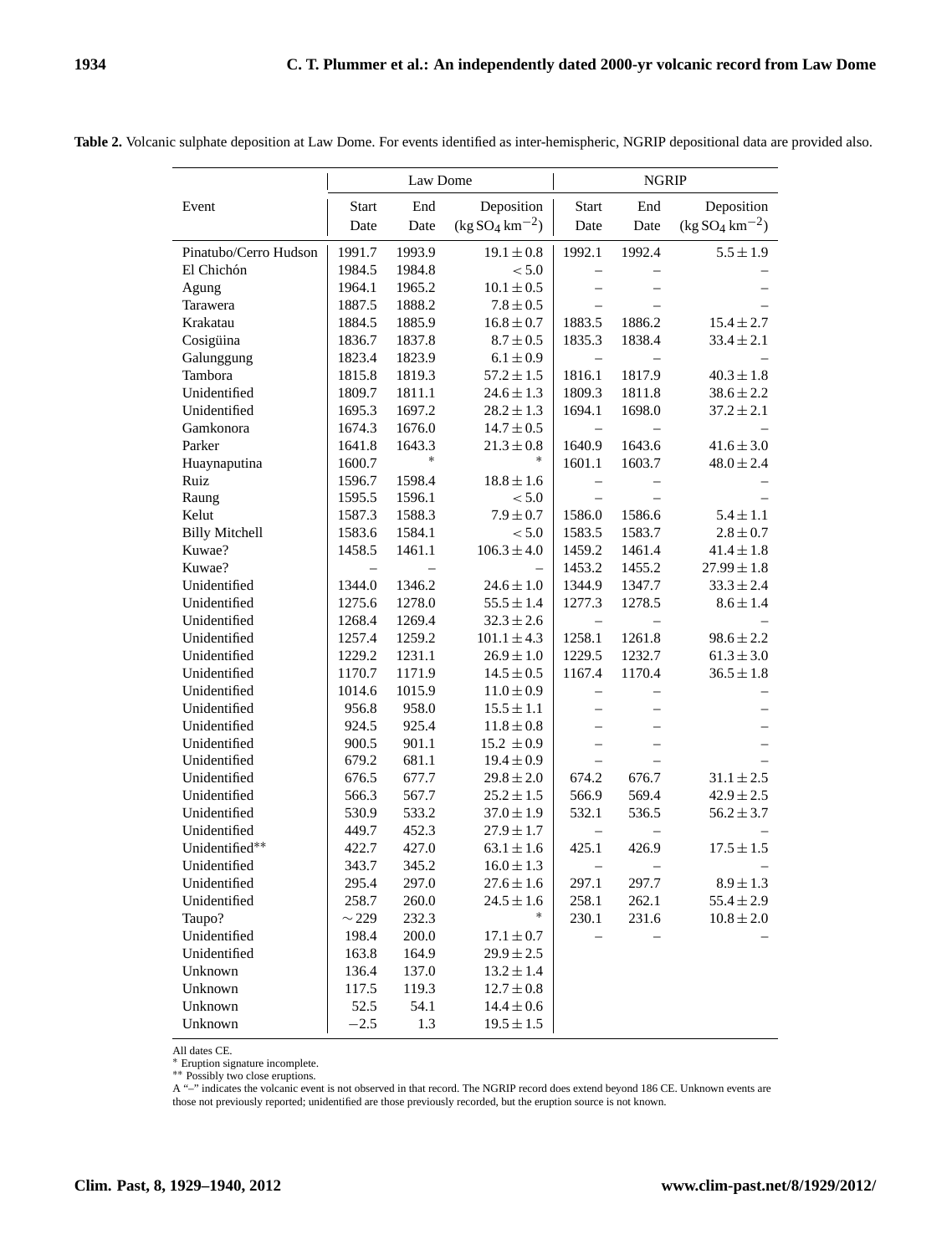when coupled with the variable biogenic sulphate background. The attribution of eruption sources to sulphate spikes in the 695-yr period 1995–1300 (Table 1) was discussed in detail by Palmer et al. (2001). We have not attributed a source to any other volcanic signatures in this record apart from the 229 event. Although the start date of this event is not clearly identifiable due to a gap in the sulphate record between 229 and 230, there is an increase in  $[\text{nssSO}_4^{2-}]_{\text{residual}}$ values during 230/31. We suggest this event may be the major Holocene eruption of Taupo, New Zealand, on the evidence presented in this study, and dendrochronological work by Hogg et al. (2011) placing the date of this eruption at  $232 \pm 5.$ 

We have compared the Law Dome volcanic record to three other independent, annually dated ice core records in Table 1: NGRIP (Greenland) on the GICC05 timescale, Dronning Maud Land (DML) (Traufetter et al., 2004) and South Pole (SP04C5) (Ferris et al., 2011). We considered the GISP2 (Greenland) volcanic record and will discuss the record where relevant; however, we found the chronology to be less well resolved compared to NGRIP on the GICC05 timescale. The GICC05 timescale is derived from three, welldated, independent Greenland records (NGRIP, DYE-3 and GRIP), and are layer counted through our period of interest (Vinther et al., 2006). Of the three Greenland cores in the GICC05 timescale, only NGRIP has sulphate data through our period of interest, and was used by Gao et al. (2008) in 1-yr resolution as part of their global volcanic forcing reconstruction. Here the NGRIP  $SO_4^{2-}$  data are used in full resolution (see Appendix A). The three cores compared in this work were chosen as they represent the most accurately dated ice core records of comparable length to Law Dome. Volcanic events identified in each record were matched based on their eruption signature characteristics (e.g. signature shape, magnitude). Figure 2 illustrates the number of years of difference between the dates of events in Law Dome and the 3 other ice cores. Comparisons with NGRIP show good agreement, averaging a 1-yr difference, with a maximum of 3.3 yr difference between volcanic deposition dates over the past 1800 yr. The agreement between Law Dome and DML for the period 2000–1000 CE is good, with the exception being the 1450s eruption attributed to Kuwae (discussed below). The two records do not agree as closely from 1000–172 CE, with the DML record drifting gradually to be 22 yr younger than Law Dome at the 164 (Law Dome) event. Comparisons of the Law Dome and South Pole records show the South Pole record to be more variable, drifting 10 yr younger than Law Dome, before coming back into agreement for the 531 event, and drifting to become 17 yr older than Law Dome by the 164 event. The 531 event signature is a distinct horizon across the three SH ice core records; therefore we are confident in our matching of this event. The error in the SP045C timescale at this event is  $\pm 15$  yr; therefore synchronicity with Law Dome is permissible and not outside the timescale error bounds. NGRIP has two eruptions in close proximity (529

25  $\blacksquare$ NGRIP  $\blacksquare$ TDML  $\blacksquare$ South Pole 20 Years of difference relative to Law Years of difference relative to Law 15 10 5 Dome 0 -5 -10 -15 -20  $-25 + 100$ 100 300 500 700 900 1100 1300 1500 1700 1900 Year (CE)

**Fig. 2.** Comparison of Law Dome to other ice core volcanic records. Figure 2 illustrates the number of years of difference between the dating of volcanic events common to the NGRIP, DML and South Pole (SP045C) ice cores relative to Law Dome. Volcanic event dates have been matched on eruption signature. Squares indicate volcanic event dates. DML and South Pole cores are from relatively low accumulation sites (0.073 and 0.075 m yr<sup>-1</sup> ice equivalent respectively), which may be a factor in the variability and drifting of those timescales relative to Law Dome (0.70 m yr−<sup>1</sup> ice equivalent). NGRIP at (0.19 m yr−<sup>1</sup> ice equivalent) still agrees well with Law Dome.

and 533). The 529 event has the larger sulphate deposition of the two, and has been linked to the eruption of Haruna, Japan (Soda, 1996; Larsen et al., 2008); therefore we have matched our record with the 533 eruption.

The accumulation rate of DML  $(0.073 \text{ m yr}^{-1})$  ice equivalent; Schwander, 2003) and SP045C (0.075 m yr<sup>-1</sup> ice equivalent; Ferris et al., 2011) is considerably lower than the 0.19 m yr−<sup>1</sup> ice equivalent of NGRIP (Vinther et al., 2006) and 0.70 m yr−<sup>1</sup> ice equivalent of Law Dome (Morgan et al., 1997). The relatively low accumulation rates at the DML and SP045C sites may increase the chances of a seasonal cycle being absent or ambiguous in nature, thus contributing to the larger error estimates for these cores relative to Law Dome and NGRIP, and may be responsible for the gradual drift in dates relative to Law Dome and NGRIP.

The accuracy of the Law Dome dating allows us to refine some of the present-best dates of volcanic eruptions. This refinement improves existing reconstructions of global volcanic forcing. The Law Dome eruption signature at 566 is in agreement with the NH date for the volcanic index of Gao et al. (2008). We do not observe any eruption in the Law Dome record that is in agreement with the SH date of 578, although we note that it is in agreement with DML. Larsen et al. (2008) suggested that the sequence of volcanic signals detected in the DML ice core at 542, 578 and 685 corresponds to the sequence of volcanic signals detected in Greenland ice cores at 533, 567 and 675. The Law Dome record essentially confirms this interpretation, as the accurate dating places the sequence at late 530, 566 and 676, closely matching the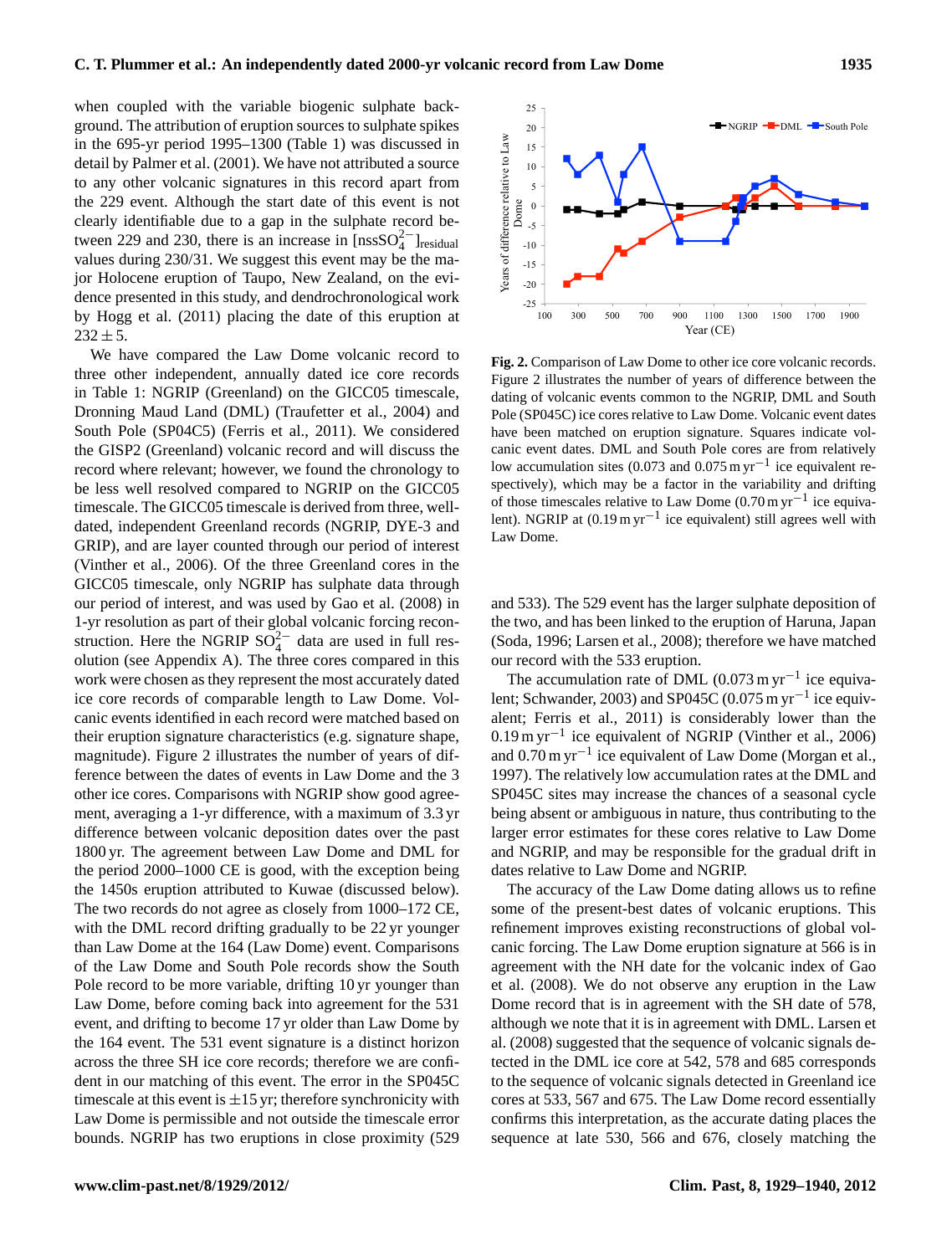Greenland GICC05 dates. The South Pole (SP04C5) ice core (Ferris et al., 2011) has an event dated 560 with an error of 2 %, which also places it within agreement of the NH dating for this eruption, and it is likely the same event in all four ice cores. The distinct volcanic horizon dated late 530 at Law Dome is in close agreement with the 533 NGRIP date for this event. There is also a volcanic event dated 531 in the SP04C5 ice core, which is likely to be the same event. The 533 and 567 CE volcanic events cannot be resolved by the GISP2 core as no measurements are available through this time period, possibly due to damaged core sections. By confirming the Larsen et al. (2008) interpretation that these three events were global, the forcing associated with these events can be more accurately represented.

### **6 Dating of the major 1450s CE eruption**

The largest sulphate spike observed in our 2000-yr record is an eruption with a deposition date commencing in mid-1458, and a total deposition of  $106.3 \text{ kg} \cdot \text{SO}_4^{2-} \text{ km}^{-2}$ , over 2.6 yr. Numerous ice core records have recorded a large volcanic signature during the 1450s (e.g. Langway, 1995; Moore et al., 1991; Delmas et al., 1992; Cole-Dai et al., 1997; Clausen et al., 1997; Ferris et al., 2011). Tree ring evidence for cooling, inferred from growth anomalies, has also been observed (e.g. LaMarche and Hirchboek, 1984; Briffa et al., 1998; Salzer and Hughes, 2007). These signatures have been linked with the eruption of the Kuwae caldera, Vanuatu. Historical records of unusual weather phenomena through this period also provide further evidence for an eruption during the 1450s (Pang, 1993). Because this event is one of the largest in the last two millennia, it is important to constrain the timing of the event so that its effect on the climate is correctly represented in global climate models.

Despite the magnitude of this event, the dating remains uncertain. Gao et al. (2006) attempted to constrain the dating by averaging the event date from multiple ice core records, concluding that Kuwae likely erupted in either 1452 or 1453. Gao et al. (2006) used 33 ice core records to arrive at a date for the Kuwae eruption signature; however, 14 of the 33 records used (Table 1; Gao et al., 2006) do not extend to 1450. Eleven of the remaining 19 records are not independent layer counted records. Dating is crucial in the case of this event, as it is necessary for the ice core timescale to be sufficiently accurate to resolve – in ice core terms – a very small time frame of 4–5 yr. Layer counted records are considered more accurate than those dated using depth-accumulation estimate methods, however, require a sample resolution of 5–8 samples per year to resolve the years with confidence (Cole-Dai et al., 1997). Independence of these records is important – records that assign the date of Kuwae from some external information (e.g. Talos Dome (Stenni et al., 2001) and Plateau Remote (Cole-Dai et al., 2000)) could bias the end result when producing a mean date from all available ice cores.

Taking the above into account, 8 cores of the original 33 used remain, including Law Dome (Palmer et al., 2001). The GRIP core has no volcanic signal detected between 1445 and 1465 CE (Gao et al., 2006). Six ice cores – NGRIP (1458 $\pm$ 1), GISP2 (1460 $\pm$ 2; Zielinski, 1995), DYE-3 (1457  $\pm$  2)(Clausen et al., 1997) and Crête (1458 $\pm$  2) (Hammer et al., 1980) (NH) and Siple Station  $(1454 \pm 3)$ (Cole-Dai et al., 1997) and DML\_B32 (1453  $\pm$  5) (Traufetter et al., 2004) (SH) – all have a volcanic signal that falls within the error estimate of the Law Dome date of  $1458 \pm 1$ . Traufetter et al. (2004) attributed the large sulphate peak present in the DML B32 core at 1453, to Kuwae; however, Ruth et al. (2007), during synchronization of EPICA Dome C (EDC) core to the DML B32 timescale using volcanic markers, used the ice date 1458 for that volcanic signature, a weighted average of the Law Dome (Palmer et al., 2001) and the DML B32 (Traufetter et al., 2004) dating, suggesting some reservation about the DML B32 dating of this event.

Our layer-counted dating places this large event at  $1458 \pm 1$ , and when considering the uncertainties with dating errors, the longest transport delay with precedent (2.5 yr), the earliest eruption date based on this work is 1455. Comparisons of Law Dome and other layer-counted SH records – DML, Siple Station (Cole-Dai et al., 1997) and SP04C5 (Ferris et al., 2011) – yield deposition dates for the large sulphate peak of  $1453 \pm 5$  in DML,  $1454 \pm 3$  at Siple Station and  $1453 \pm 7$  in SP04C5. This allows for a maximum date range of 1448 to 1458, 1451 to 1457 and 1446 to 1460, respectively. The higher accumulation rate and larger suite of measured chemistry available at Law Dome in comparison to the other SH records allows for better constrained error, giving a deposition date range of between 1457 and 1459. By comparing errors in the records, the common time period for this event deposition is between 1457 and 1459, with the eruption between 1456 and 1458, assuming the average lag time of 1 yr.

Examination of NH ice core records shows that several NH ice core records (e.g. NGRIP, Crête, Renland, NGTB20 (Greenland) and A84 (Ellesmere Island, Canada)) have evidence for two volcanic events separated by  $\sim$  5 yr around the 1450s (Gao et al., 2006; Bigler et al., 2002; Fisher et al., 1995). The NGRIP ice core is the best dated of these ice cores, and has two events, dated  $1453 \pm 1$  and  $1458 \pm 1$ , the latter in agreement with Law Dome (Fig. 3). Accurately dated tree ring records (e.g. LaMarche and Hirschboek, 1984; Briffa et al., 1998; Salzer and Hughes, 2007) have observed anomalous tree ring growth responses in the period 1452/53. Historical evidence of unusual weather phenomena during 1453 also suggests an eruption took place at this time (Pang, 1993), but this historical evidence is primarily from the NH. The agreement between anomalous tree ring growth and the climatic effects of volcanic eruptions is well established (e.g. LaMarche and Hirschboek, 1984; Scuderi et al., 1990; Salzer and Hughes, 2007), and an example of the exceptional agreement is demonstrated by comparing our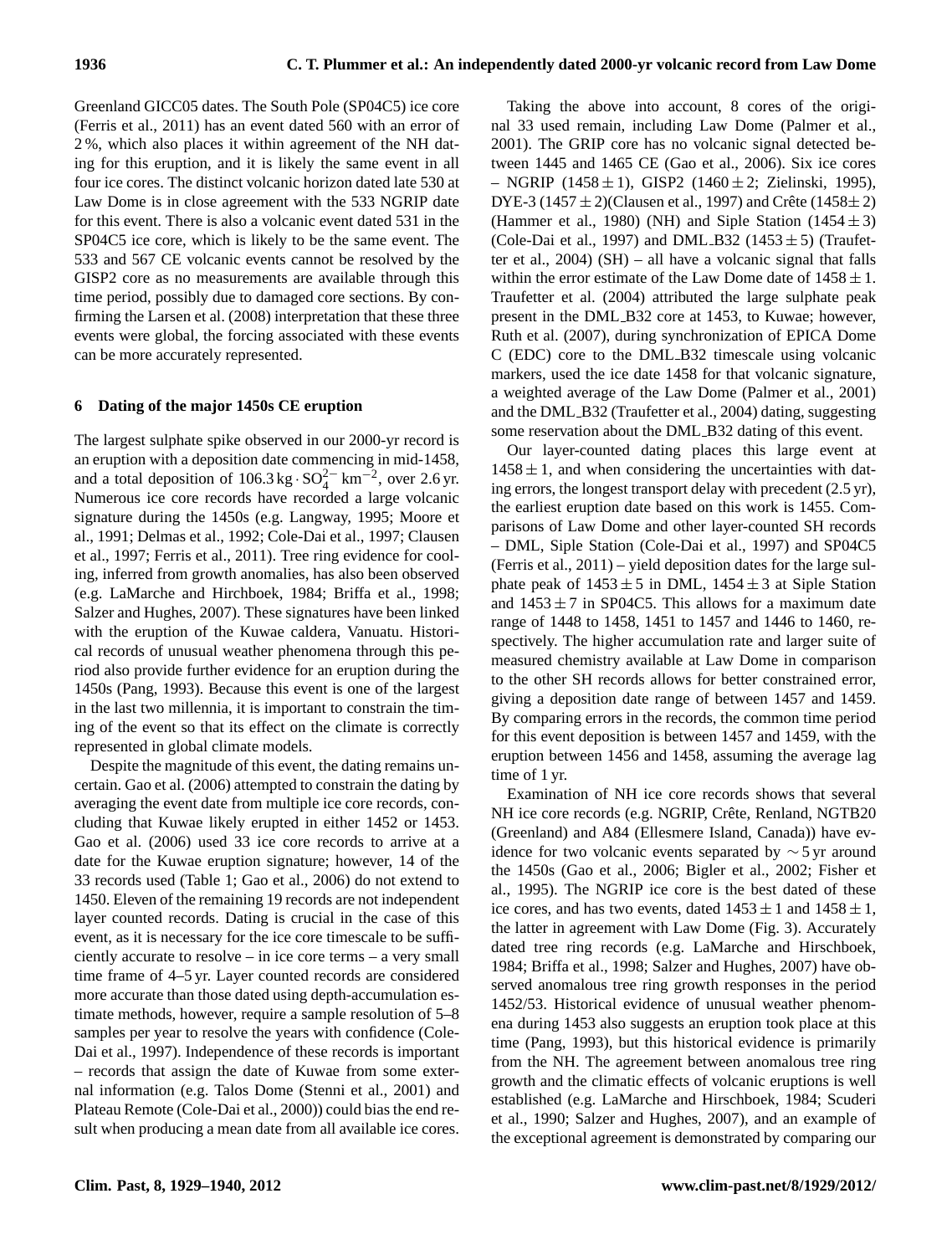

**Fig. 3.** The Law Dome and NGRIP volcanic sulphate records between 1450–1460. The two distinct volcanic peaks in NGRIP are dated 1453 and 1458 CE; the single clear peak in Law Dome is dated 1458 CE. The two NGRIP peaks are evidence of two separate volcanic eruptions during the 1450s CE.

record to that of Salzer and Hughes (2007; Table 1). Salzer and Hughes used statistical methods to show ring-width minima years can be matched with known volcanoes or ice-core volcanic signals in 44 of 51 cases (86 %) for the last millennium in their record. The link between the 1452/53 NH tree ring anomalies and the large 1450s volcanic signal in SH ice cores, now attributed to Kuwae, appears to have come from the South Pole (PS1) ice core (Delmas et al., 1992), linking the signal in that core to the NH tree ring response dated 1452 by LaMarche and Hirschboek (1984). Given that the signal is one of the largest sulphate events in the past millennium in many ice cores, it might seem reasonable to link these two phenomena. However, tree ring signals capture local climate variability, potentially complicating the interpretation of tree ring records, as not all width minima and frost damaged rings are the result of volcanic activity. Additionally, Mann et al. (2012) suggested that tree ring signals may not adequately represent the climatic impact of large eruptions, due to the tree-growth not responding to the post-eruption climate system. The 1815 eruption of Tambora, Indonesia, is not detected in the Salzer and Hughes record, and the authors suggested that the local climate system might not have been in a state sensitive to the climatic impact of the Tambora eruption, an interpretation that may be supported by Mann et al. (2012).

We believe the early 1450s tree ring signature may have been caused by a NH-dominant eruption. The NGRIP sulphate data clearly indicate two eruptions during the 1450s, as do a number of other NH ice cores. In contrast, the majority of SH ice cores do not observe two volcanic events during the 1450s (e.g. DML, G15, PS1, Plateau Remote, SP2001C1, Talos Dome, DT-401) (Traufetter et al., 2004; Moore et al., 1991; Delmas et al., 1992; Cole-Dai et al., 2000; Budner and Cole-Dai, 2003; Stenni et al., 2001; Ren et al., 2010). The SP04C5 core (Ferris et al., 2011) has a volcanic signature preceding the large volcanic event they assigned to Kuwae by 5 yr, which is the same temporal spacing as the NGRIP core. Siple station (Cole-Dai et al., 1997) did report a possible volcanic event in 1443 CE (10 yr earlier than the signal they attributed to Kuwae), though the authors point out they cannot be certain the peak did not result from high background  $SO_4^{-2}$  in a high accumulation year. At Law Dome, a sampling gap affects our volcanic record through 1452.3–1453.1, which could obscure a short duration (10 months or less) volcanic signature; therefore, we cannot exclude the possibility of a SH signature from the Law Dome record. There are no indications for a volcanic event from the residual record either side of this time period, as there was for the 229 event, which together with the short 10-month length of this gap suggests this was not a major volcanic event. Dating continuity at Law Dome is unaffected, as other data are available through this time period. The weaker tree-ring evidence for a volcanic event in the later 1450s could be explained by tree growth not responding to the climate system, as suggested by Mann et al. (2012). We note that the record of Salzer and Hughes (2007) does have anomalous tree ring growth coincident with a late 1450s eruption – with frost-damaged rings in 1457/58 and ring width minima through the period of 1459 to 1462.

The large volcanic signal found in many ice cores from both hemispheres has been attributed to the Kuwae caldera, Vanuatu (17◦ S) (Monzier et al., 1994), and the sulfur-rich characteristics of the eruption (Witter and Self, 2007) support the possibility of Kuwae being responsible for that signal. However, geological evidence from Nemeth et al. (2007) suggests the large mid-15th century eruption was possibly smaller than first thought, or subaqueous in nature, thus limiting its effect on climate forcing. Until a direct link (e.g. tephra) between the large sulphate spike in ice cores and a volcanic centre is found, it is difficult to safely attribute a source to the 1458 event, and as such we urge caution in assigning Kuwae to any eruption signature during the 1450s. We are confident in our linking of the distinct 1450s sulphate peak in Law Dome and the 1458 NGRIP event, as the dating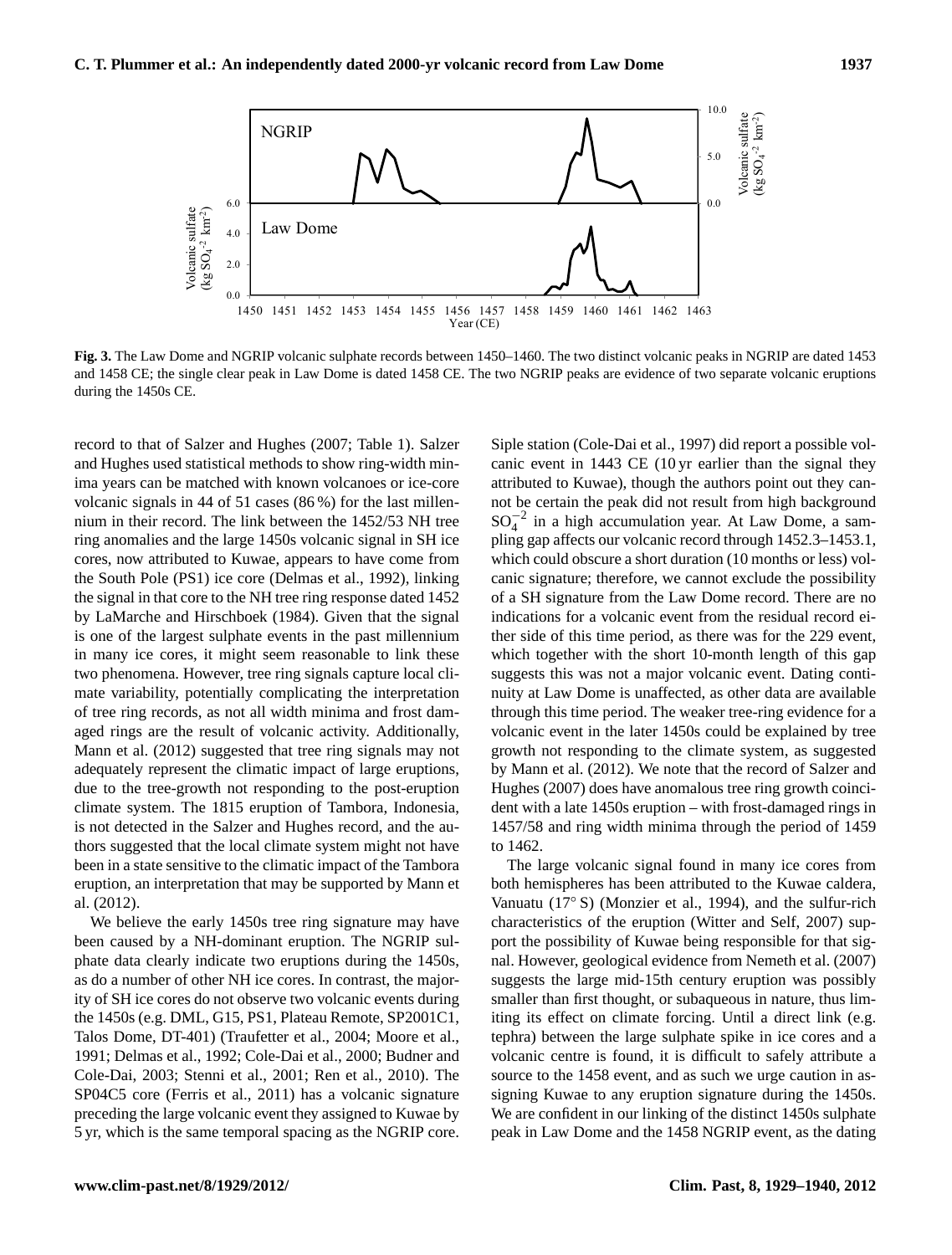error constraints of the cores do not permit the  $1453 \pm 1$ NGRIP event being aligned with  $1458 \pm 1$  Law Dome event. The signatures of the 1458 events in the two cores also show similarities in peak shape (Fig. 3). A source for the 1453 eruption could be Aniakchak, Alaska, which Bigler et al. (2002) and Briffa et al. (1998) noted as a possible source of volcanic aerosols in the 1450s, while Salzer and Hughes  $(2007)$  suggest Mount Pelée, Martinique, as another potential volcanic centre, with an eruption date of  $1460 \pm 20$  yr (Siebert and Simkin, 2002).

# **7 Conclusion**

The Law Dome represents the currently most accurately dated Antarctic ice core, with error estimates lower than the DML and South Pole ice cores. Using this independently dated, annually resolved ice core record from Law Dome, we have identified and dated 45 volcanic signatures over the past 2000 yr. A comparison with volcanic horizons from the NGRIP ice core, on the well-dated GICC05 timescale, shows Law Dome to be in good agreement, with the age difference between global volcanic horizons of  $\pm 3$  yr or better. The improved dating of volcanic events in the first millennium for the SH allows better correlation between SH ice cores, and will allow current volcanic forcing datasets to be updated and extended. This study has confirmed that three 6–7th century eruptions can be synchronized to Greenland records; thus they can be identified as global horizons, which has implications for the forcing calculations related to these three eruptions. We have also presented a discussion on the dating of the global volcanic event attributed to the Kuwae caldera. This study dates this event at  $1458 \pm 1$ , which is in agreement with the GICC05 timescale. The NGRIP sulphate data have two volcanic signatures dated  $1453 \pm 1$  and  $1458 \pm 1$ . Two volcanic signatures ∼ 5 yr apart are evidenced in many NH ice cores, but only the SP04C5 (Ferris et al., 2011) has a clear second signal in the SH, which suggests a NH-dominant eruption in the early 1450s. We contend this earlier eruption was likely responsible for the anomalous NH tree ring growth and historical documentation of unusual weather phenomena during 1452/53. By comparing the overlap in error estimates of our Law Dome record and the other best-dated SH ice cores (DML and South Pole), we conclude the globally significant volcanic horizon of the 1450s erupted between 1456 and 1458, most likely between mid-1457 and 1458. This information can be used to revise the current volcanic forcing estimate datasets.

# **Appendix A**

The NGRIP  $SO_4^{2-}$  dataset is based on measurements performed on two NGRIP ice cores. Data covering 1973–1999 stem from the NGRIP 2000 S6 shallow core, while the 186– 1973 interval is derived from the NGRIP1 1996 main core. The entire dataset was measured in 5 cm resolution, corresponding to an average time resolution of 4 samples per year in the deepest (oldest) ice and 10 samples per year in the uppermost (youngest) sections of the NGRIP ice.

The measurement data were converted into  $SO_4^{2-}$  deposition using Eq. (2) without the sea salt correction. Detection of volcanic signals in the NGRIP 5 cm resolution  $SO_4^{2-}$  deposition dataset was carried out using the methodology outlined in Traufetter et al. (2004). In this approach running medians  $(RM_i)$  and median absolute deviations  $(MAD_i)$  of a moving window of  $n$  data are calculated. Peaks were then found when deposition exceeded the running threshold value (A1).

$$
y_r = \text{RM}_i + k \cdot \text{MAD}_i \tag{A1}
$$

The parameters  $k = 5$  and  $n = 100$  were determined empirically. Furthermore peak width was defined as the number of samples surrounding a detected sample, all exceeding a running threshold calculated with  $k = 0.5$ .

The total volcanic deposition for each event was then calculated as the sum of the deposition stemming from each 5 cm sample forming a given peak, subtracting the background  $SO_4^{2-}$  deposition (the background being calculated as the running mean of the  $SO_4^{2-}$  deposition data where no volcanic signals were detected, again with  $n = 100$  as the window length.). Peak deposition uncertainties were finally calculated from the standard deviation of the background  $SO_4^{2-}$ deposition.

The NGRIP sulphate data are available from [www.iceandclimate.dk/data/.](www.iceandclimate.dk/data/)

# **Supplementary material related to this article is available online at: [http://www.clim-past.net/8/1929/](http://www.clim-past.net/8/1929/2012/cp-8-1929-2012-supplement.pdf) [2012/cp-8-1929-2012-supplement.pdf.](http://www.clim-past.net/8/1929/2012/cp-8-1929-2012-supplement.pdf)**

*Acknowledgements.* The authors wish to acknowledge the contribution of Vin Morgan, the expeditioners involved in drilling the ice cores and the laboratory support staff. C. T. Plummer also acknowledges an Australian Postgraduate Award.

Edited by: J. Luterbacher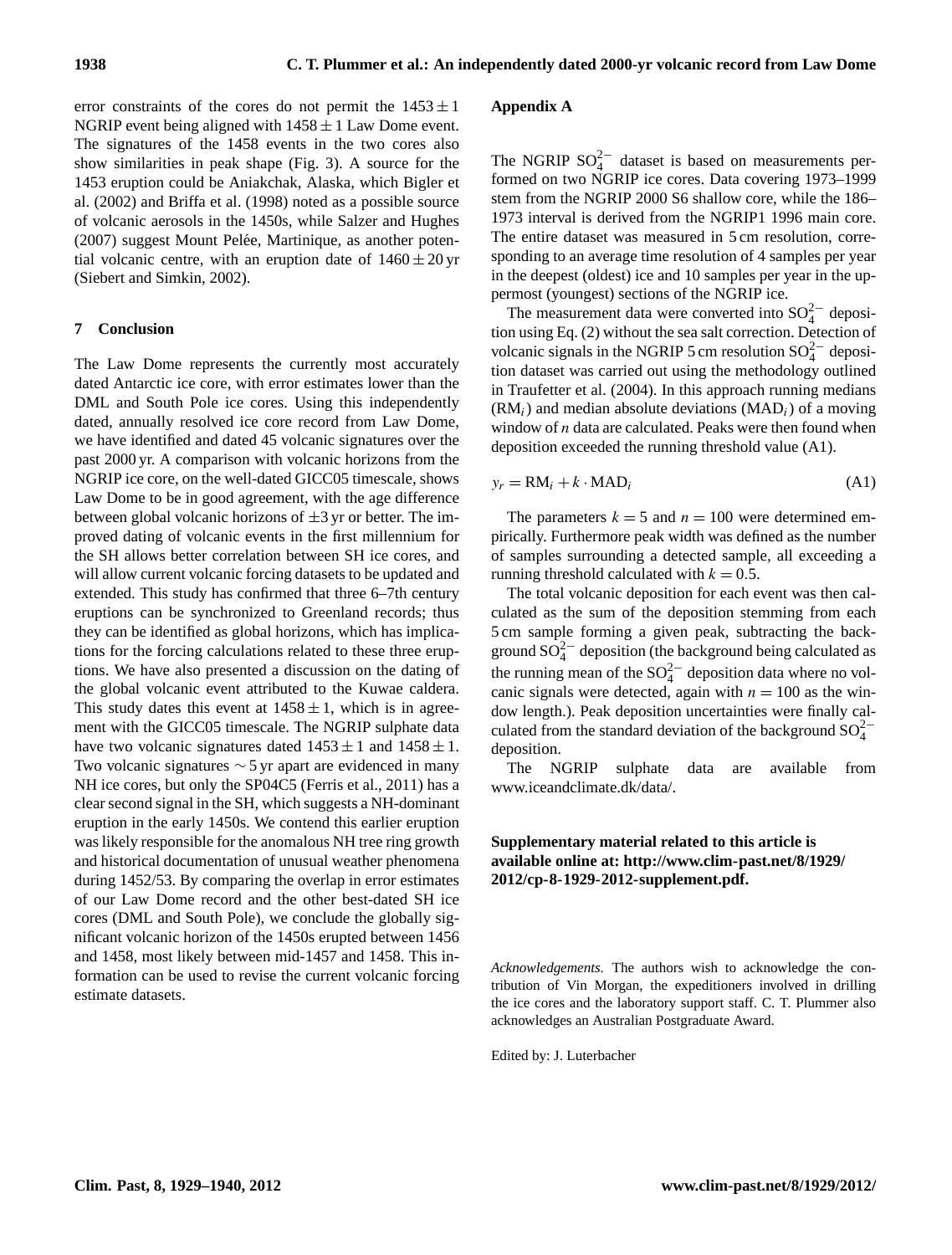#### **References**

- Bigler, M., Wagenbach, D. Fischer, H. Kipfstuhl, J., Millar, H., Sommer, S., and Stauffer, B.: Sulphate record from a northeast Greenland ice core over the last 1200 years based on continuous flow analysis, Ann. Glaciol., 35, 250–256, 2002.
- Briffa, K. R., Jones, P. D., Schweingruber, F. H., and Osborn, T. J.: Influence of volcanic eruptions on Northern Hemisphere summer temperature over the past 600 years, Nature, 393, 450–455, 1998.
- Clausen, H. B., Hammer, C. U., Hvidberg, C. S., Dahl-Jensen, D., Steffensen, J. P., Kipfstuhl, J., and Legrand, M.: A comparison of the volcanic records over the past 4000 years from the Greenland Ice Core Project and Dye 3 Greenland ice cores, J. Geophys. Res., 102, 26707–26723, [doi:10.1029/97JC00587,](http://dx.doi.org/10.1029/97JC00587) 1997.
- Cole-Dai, J., Moseley-Thompson, E., and Thompson, L. G.: Annually resolved Southern Hemisphere volcanic history from two Antarctic ice cores, J. Geophys. Res., 102, 16761–16771, 1997.
- Cole-Dai, J., Moseley-Thompson, E., Wight, S. P., and Thompson, L. G.: A 4100-year record of explosive volcanism from an East Antarctica ice core, J. Geophys. Res., 105, 24431–24441, 2000.
- Crowley, T. J., Zielinski, G., Vinther, B., Udisti, R., Kreutz, K., Cole-Dai, J., and Castellano, E.: Volcanism and the Little Ice Age, PAGES Newslett., 16, 22–23, 2008.
- Crowley, T. J. and Unterman, M. B.: Technical details concerning development of a 1200-yr proxy index for global volcanism, Earth Syst. Sci. Data Discuss., 5, 1–28, [doi:10.5194/essdd-5-1-](http://dx.doi.org/10.5194/essdd-5-1-2012) [2012,](http://dx.doi.org/10.5194/essdd-5-1-2012) 2012.
- Curran, M. A. J., van Ommen, T. D., and Morgan, V. I.: Seasonal characteristics of the major ions in the high accumulation Dome Summit South ice core, Law Dome, Antarctica, Ann. Glaciol., 27, 385–390, 1998.
- Delmas, R. J., Kirchner, S., Palais, J. M., and Petit, J-R.: 1000 years of explosive volcanism recorded at the South Pole, Tellus, 44B, 335–350, 1992.
- Ferris, D. G., Cole-Dai, J., Reyes, A. R., and Budner, D. M.: South Pole ice core record of explosive volcanic eruptions in the first and second millennia A.D. and evidence of a large eruption in the tropics around 535 A.D., J. Geophys. Res., 116, 1–11, [doi:10.1029/2011JD015916,](http://dx.doi.org/10.1029/2011JD015916) 2011.
- Fisher, D. A., Koerner, R. M., and Reeh, N.: Holocene climatic records from Agassiz Ice Cap, Ellesmere Island, NWT, Canada, Holocene, 5, 19–24, 1995.
- Gao, C., Robock, A., Self, S., Witter, J. B., Steffenson, J. P., Clausen, H. B., Siggaard-Andersen, M-L., Johnsen, S., Mayewski, P. A., and Ammann C.: The 1452 or 1453 A.D. Kuwae eruption signal derived from multiple ice core records: Greatest volcanic sulfate event of the past 700 years, J. Geophys. Res., 111, D12107, [doi:10.1029/2005JD006710,](http://dx.doi.org/10.1029/2005JD006710) 2006.
- Gao, C., Oman, L., Robock, A., and Stenchikov, G. L.: Atmospheric volcanic loading derived from bipolar ice cores: Accounting for the spatial distribution of volcanic deposition, J. Geophys. Res., 112, D09109, [doi:10.1029/2006JD007461,](http://dx.doi.org/10.1029/2006JD007461) 2007.
- Gao, C., Robock, A., and Ammann, C.: Volcanic forcing of climate over the past 1500 years: An improved ice core-based index for climate models, J. Geophys. Res., 113, D23111, [doi:10.1029/2008JD010239,](http://dx.doi.org/10.1029/2008JD010239) 2008.
- Hammer C. U., Clausen H. B., and Dansgaard, W.: Greenland ice sheet evidence of post-glacial volcanism and its climatic impact, Nature, 288, 230–235, 1980.
- Hogg, A., Lowe, D. J., Palmer, J., Boswijk, G., and Ramsey, C. B.: Revised calendar date for the Taupo eruption derived by  $^{14}$ C wiggle-matching using a New Zealand kauri  $^{14}$ C calibration data set, The Holocene, 22, 439–449, [doi:10.1177/0959683611425551,](http://dx.doi.org/10.1177/0959683611425551) 2011.
- Houseago, R. E., McGregor, G. R., King, J. C., and Harangozo, S. A.: Climate anomaly wave-train patterns linking southern low and high latitudes during south pacific warm and cold events, Int. J. Climatol., 18, 1181–1193, 1998.
- LaMarche Jr., V. C. and Hirschboeck, K. K.: Frost rings in trees as records of major volcanic eruptions, Nature, 307, 121–126, [doi:10.1038/307121a0,](http://dx.doi.org/10.1038/307121a0) 1984.
- Langway, C. C., Osada, K., Clausen, H. B., Hammer, C. U., and Shoji, H.: A 10-century comparison of prominent bipolar volcanic events in ice cores, J. Geophys. Res., 100, 16241–16247, 1995.
- Larsen, L. B, Vinther, B. M., Briffa, K. R., Melvin, T. M., Clausen, H. B., Jones, P. D., Siggaard-Andersen, M.-L., Hammer, C. U., Eronen, M., Grudd, H., Gunnarson, B. E., Hantemirov, R. M., Naurzbaev, M. M., and Nicolussi, K.: New Ice Core Evidence for a Volcanic Cause of the A.D. 536 Dust-veil, Geophys. Res. Lett., 35, L04708, [doi:10.1029/2007GL032450,](http://dx.doi.org/10.1029/2007GL032450) 2008.
- Mann, M. E., Fuentes, J. D., and Rutherford, S.: Underestimation of volcanic cooling in tree-ring based reconstructions of hemispheric temperatures, Nature Geosci., 5, 202–205, [doi:10.1038/ngeo1394,](http://dx.doi.org/10.1038/ngeo1394) 2012.
- McMorrow, A. J., Curran, M. A. J., van Ommen, T. D., Morgan, V., Pook, M. J., and Allison, I.: Intercomparison of firn core and meteorological data, Antarct. Sci., 13, 329–337, [doi:10.1017/S0954102001000463,](http://dx.doi.org/10.1017/S0954102001000463) 2001.
- Monzier, M., Robin, C., and Eissen, J.-P.: Kuwae (∼ 1425 A.D.): the forgotten caldera, J. Volcanol. Geoth. Res., 59, 207–218, [doi:10.1016/0377-0273\(94\)90091-4,](http://dx.doi.org/10.1016/0377-0273(94)90091-4) 1994.
- Moore, J. C., Narita, H., and Maeno, N.: A continuous 770-year record of volcanic activity from East Antarctica, J. Geophys. Res., 96, 17353–17359, 1991.
- Morgan, V. I. and van Ommen, T. D.: Seasonality in late-Holocene climate from ice-core records, The Holocene, 7, 351–354, 1997.
- Morgan, V. I., Wookey, C. W., Li, L., van Ommen, T. D., Skinner, W., and Fitzpatrick, M. F.: Site information and initial results from deep ice drilling on Law Dome, Antarctica, J. Glaciol., 43, 3–10, 1997.
- Nemeth, K., Cronin, S. J., and White, J. D. L.: Kuwae Caldera and Climate Confusion, The Open Geology Journal, 1, 7–11, [doi:10.2174/187426290701017092,](http://dx.doi.org/10.2174/187426290701017092) 2007.
- Palmer, A. S., van Ommen., T. D., Curran, M. A. J., Morgan, V., Souney, J. M., and Mayewski, P. A.: High-precision dating of volcanic events (A.D. 1301–1995) using ice cores from Law Dome, Antarctica, J. Geophys. Res., 106, 28089–28095, [doi:10.1029/2001JD000330,](http://dx.doi.org/10.1029/2001JD000330) 2001.
- Palmer, A. S., Morgan, V. I., Curran, M. A. J., van Ommen, T. D., and Mayewski, P. A.: Antarctic volcanic flux ratios from Law Dome ice cores, Ann. Glaciol., 35, 329–332, 2002.
- Pang, K. D.: Climatic impact of the mid-fifteenth century Kuwae caldera formation, as reconstructed from historical and proxy data, Eos Trans., 74, p. 106, 1993.
- Rampino, M. R. and Self, S.: Sulphur-rich volcanic eruptions and stratospheric aerosols, Nature, 310, 677–679, 1984.